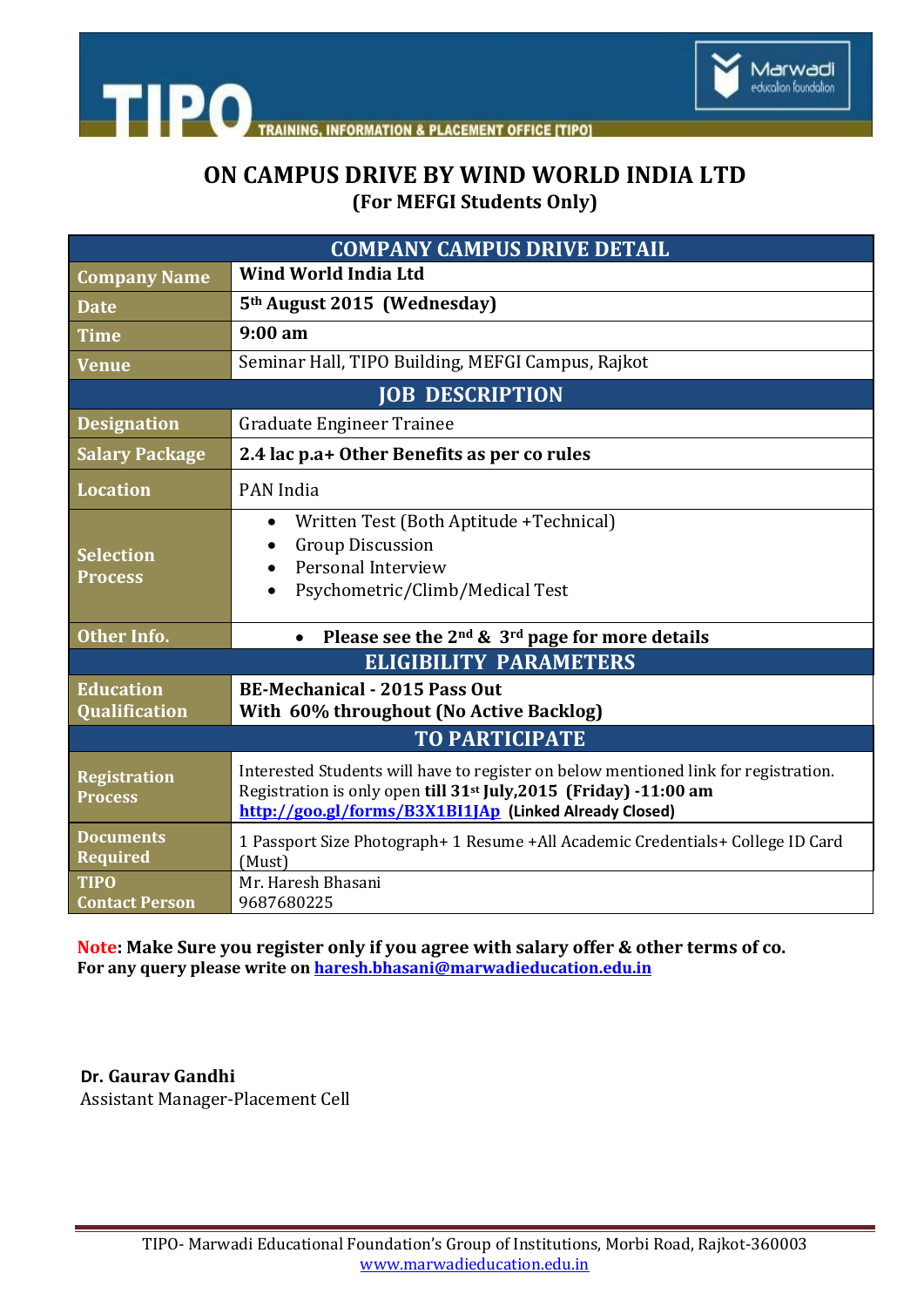



# **ON CAMPUS DRIVE BY WIND WORLD INDIA LTD (For MEFGI Students Only)**

#### **Company Profile**

We, WIND WORLD INDIA LIMITED, an ISO 9001-2008 certified, is in the business of manufacturing, installation & lifetime care of its Wind Power Plants, with an annual turnover of **Rs. 5000** crores. Wind Energy is today rated as the fastest growing source of energy in the world, with an average growth exceeding the rate of 40% per annum over the last few years worldwide.

Wind World India Limited – is the leader in wind energy technology with operations exceeds more than **4600 MW** and **6300** machines in 7 states namely Madhya Pradesh, Gujarat, Rajasthan, Tamil Nadu, Karnataka, Andhra Pradesh and Maharashtra.

We have recently been awarded with four prestigious awards Organized by World Institute Of Sustainable Energy (WISE).

- Best Service Provider among Manufacturers 2006-08 **– 1st Prize**
- Best Wind Turbine (500 KW 1 MW) **- 1st Prize**
- Best Independent Power Producer 2006-08 **- 1st Prize**
- Best Manufacturer 2006-0**8 – 2nd Prize**

For More Visit – http://www.windworldindia.com

## **Candidates Eligibility Criteria:-**

- Should be  $1^{st}$  class throughout career. (More than 60%).
- Should not have any back logs (In Engineering) or discontinue in curriculum.
- Height more than 165 cms and proportionate weight.
- Should not have any eyesight problem. (If have +/- 3.25 Max)
- Should not have any physical disability.
- Age between 19 to 26 years.
- Excellent communication Skill. (English)

## **Essentials :-**

- Selected candidates have to sign a service agreement with WWIL for **03** years from date of joining, with a liquidate damage of **Rs.1.5 lacs.**
- Ready to travel sites.